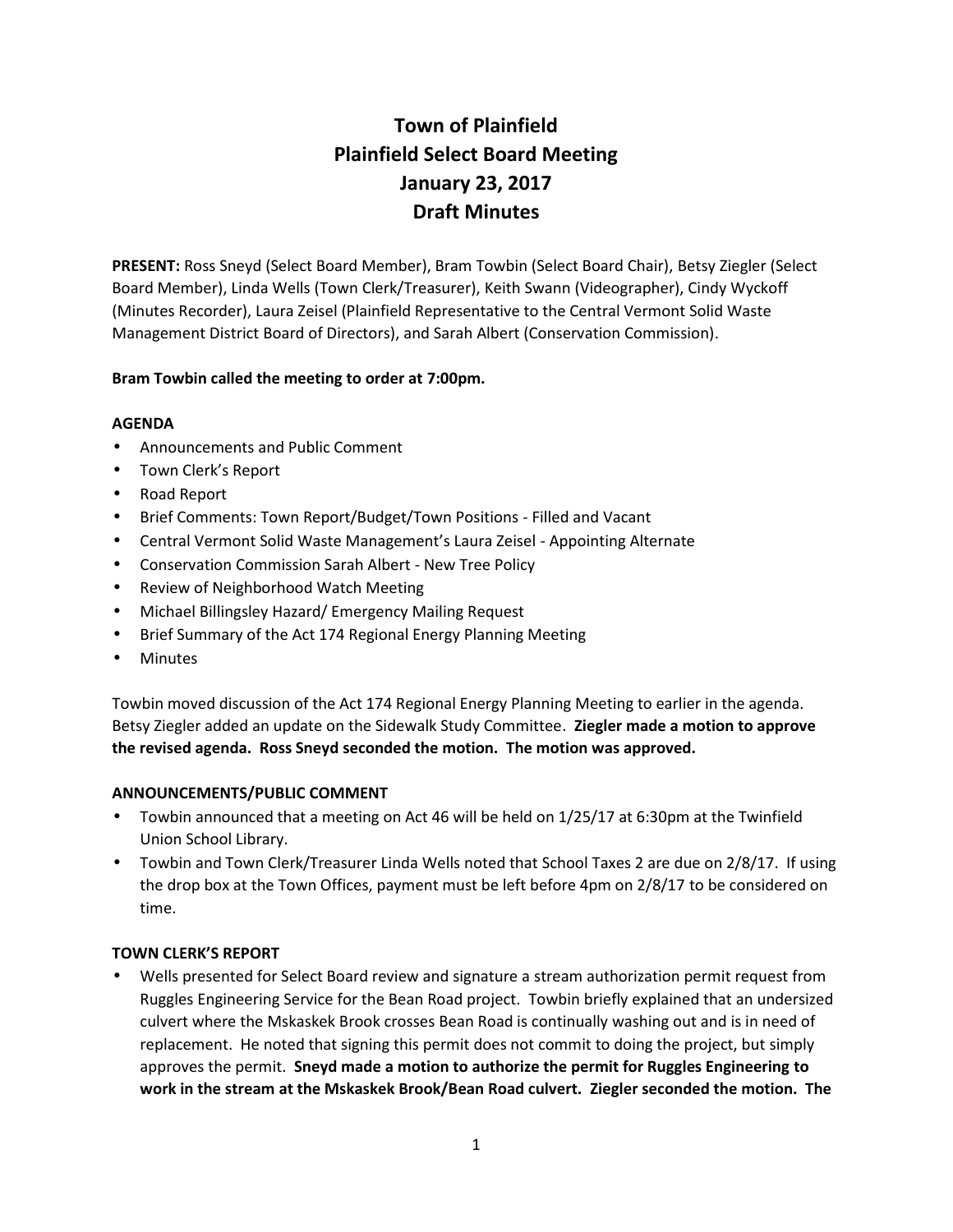**motion was approved.** The Town will be applying for State funding to implement the project. If funded, Wells noted that the project might begin in the fall of 2017 or the spring of 2018. The Town has also applied for a grant to cover the engineering work, which is approximately \$12,000.

- Wells presented a reimbursement request for Staff Sterling Management's cost for the Main Street Pedestrian Bridge project. **Ziegler made a motion to approve the reimbursement request of \$727.38 for Staff Sterling Management's work on the Main Street Pedestrian Bridge project. Sneyd seconded the motion. The motion was approved.** Ziegler noted that the Federal share is 90% of the cost of the project.
- Wells presented a Memorandum of Understanding (MOU) between the Central Vermont Regional Planning Commission (CVRPC) and the Town of Plainfield regarding the cost of the archeological resource assessment that was done for the two bridges in the Village. The MOU commits CVRPC to covering 50% of the cost of a required archeological assessment that was not budgeted for in the project. The Town will be paying \$1,448.65, half of the \$2,891.35 cost of the assessment, and CVRPC will pay the other half. **Ziegler made a motion to authorize the Memorandum of Understanding between the Town of Plainfield and the Central Vermont Regional Planning Commission to split the cost of the \$2,891.35 archeological assessment. The Town's portion will be \$1,448.65. Sneyd seconded the motion. The motion was approved.**
- Towbin presented the Certificate of Highway Mileage for Select Board review and signature, explaining that it needs to be submitted each year to receive funding. The figure remains the same from the previous year at 41.698 mileage count of the roads and breaks down as follows: Class II roads = 13.22 miles; Class III roads = 26.33. State Highways = 2.148. **Sneyd made a motion to sign the Certificate of Highway Mileage for the year ending 2/10/17. Ziegler seconded the motion. The motion was approved.**
- Towbin presented a fleet permit request for Newport Sand and Gravel. **Ziegler made a motion to approve the fleet permit request for Newport Sand and Gravel. Sneyd seconded the motion. The motion was approved.**
- Wells reminded the Select Board of the 1/24/17 budget meeting at 4:45pm.

#### **BRIEF SUMMARY OF THE ACT 174 REGIONAL ENERGY PLANNING MEETING**

 Towbin reported on the recent Act 174 Regional Energy Planning meeting, explaining that the act calls for towns to be more proactive in terms of their energy goals and incorporate into their planning where they would like energy development sited. Towbin noted that an online energy planning survey from the Central Vermont Regional Planning Commission will be coming out in the next couple of weeks for the Select Board, Conservation Commission, and Planning Commission to complete. Towbin stated that while the focus is primarily on wind and solar energy, he also thinks that hydro and biodigester projects should be considered, noting that the Town currently trucks excess sewerage to Montpelier and that Cabot Creamery generates a lot of waste. Sneyd noted that the towns need to participate in the energy-planning effort otherwise they are open to the vagaries of Act 248, which supersede zoning regulations. Towbin added that non-participating towns might be vulnerable to energy projects being sited in their areas. Towbin also noted that the Conservation Commission should be involved in terms of weighing in on such issues as deer habitats. There will be public meetings that Towbin urged people to attend. Ziegler stated that people should know that the effort is about making recommendations and not a private land taking.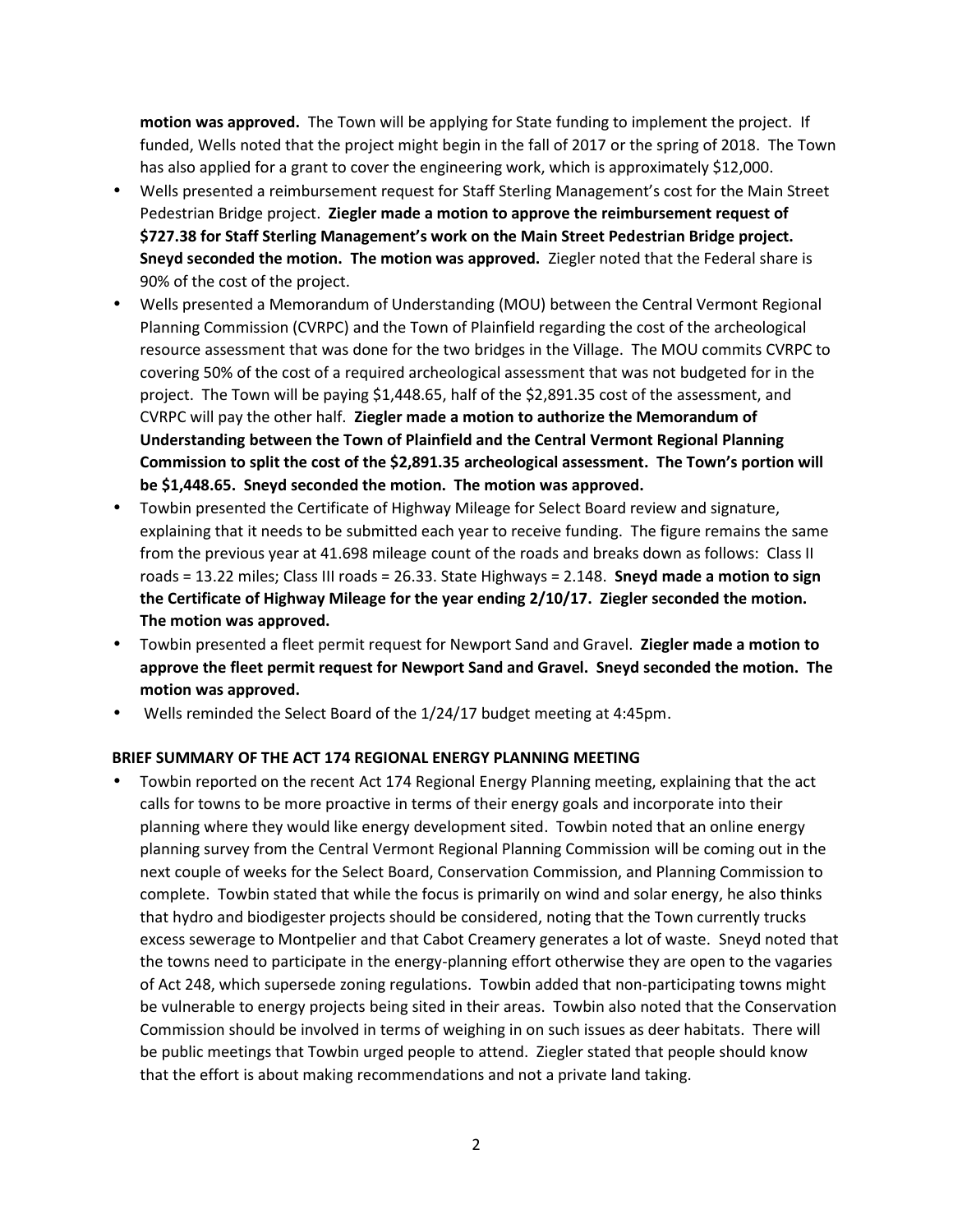Ziegler asked about the progress of drafting new zoning regulations for the Town. Towbin responded that he would ask a representative from the Planning Commission to provide an update at the Select Board's next meeting.

## **UPDATE ON THE SIDEWALK STUDY COMMITTEE**

 Ziegler reported that at its recent meeting, the Sidewalk Study Committee reviewed the alternatives presented in December 2016 by the Dufresne Group, the engineering firm tasked with recommending options for new sidewalks connecting the existing sidewalks in the Village. The committee decided that the Dufresne Group should further investigate the option where the proposed sidewalk would be constructed on the inside of the loop. The sidewalk would be placed on the west side of Creamery street and continue right around the corner to the north side of Brook Road. The committee had concerns about how this configuration might work with the proposed new bridge on Brook Road, thus the project might include only the Creamery Street stretch with the Brook Road portion being addressed at a later date. The Dufresne Group recommended that the Town itself fund the Park and Ride portion of the sidewalk project, estimated at approximately \$27,000 depending upon what type of railing was used, rather than through State funding due to increased costs if the State were to be involved. An additional cost would be for moving the utility pole, which hopefully might be relocated at no cost to the project. The Dufresne Group will provide cost estimates to do only Creamery Street, Creamery Street and Brook Road, Creamery Street up to Hudson Avenue, and the stretch from Brook Road to the Recreation Field. Ziegler noted the possibilities of reducing the width of the sidewalk to accommodate the barn at the corner of Creamery Street and Brook Road and/or moving the center line over a bit because the street in that area is wider than it needs to be. Dufresne will also provide an estimate on restoring the short distance of sidewalk on the east side of Creamery at the corner of Main Street. Ziegler reported that due to maintenance issues and additional space required, the proposed green strip was no longer being considered. The Dufresne Group will provide additional detail and cost figures that will cover the above options in the final report. Towbin commended Ziegler on the committee's work.

## **BRIEF COMMENTS: TOWN REPORT/BUDGET/TOWN POSITIONS - FILLED AND VACANT**

- Towbin and Wells reviewed the Town positions, both appointed and elected, that are still vacant.
- Wells noted that there were a few department budgets that need to be submitted and reviewed.
- Towbin asked whether the purchase of a new fire truck will be on the warning for Town Meeting, which Wells stated she has drafted. Towbin briefly reviewed the issue regarding the need to purchase a new firetruck to maintain the Town's insurance rating since the existing fire truck is more than 15 years old.
- There is also the need to purchase a new sand sifter, for which Towbin will get a cost estimate from Road Foreman Mike Nolan. He will also find out about the cost of purchasing a sander for the sidewalk tractor.

## **OTHER BUSINESS: NATURAL ENVIRONMENT MEETING**

 Ziegler and Towbin reported on the recent follow-up meeting to the inventory of species that was funded by the Conservation Commission and Planning Commission. Emphasis was on the importance, through zoning, of maintaining connections between natural areas to allow for migrating populations of wildlife to move through developed areas.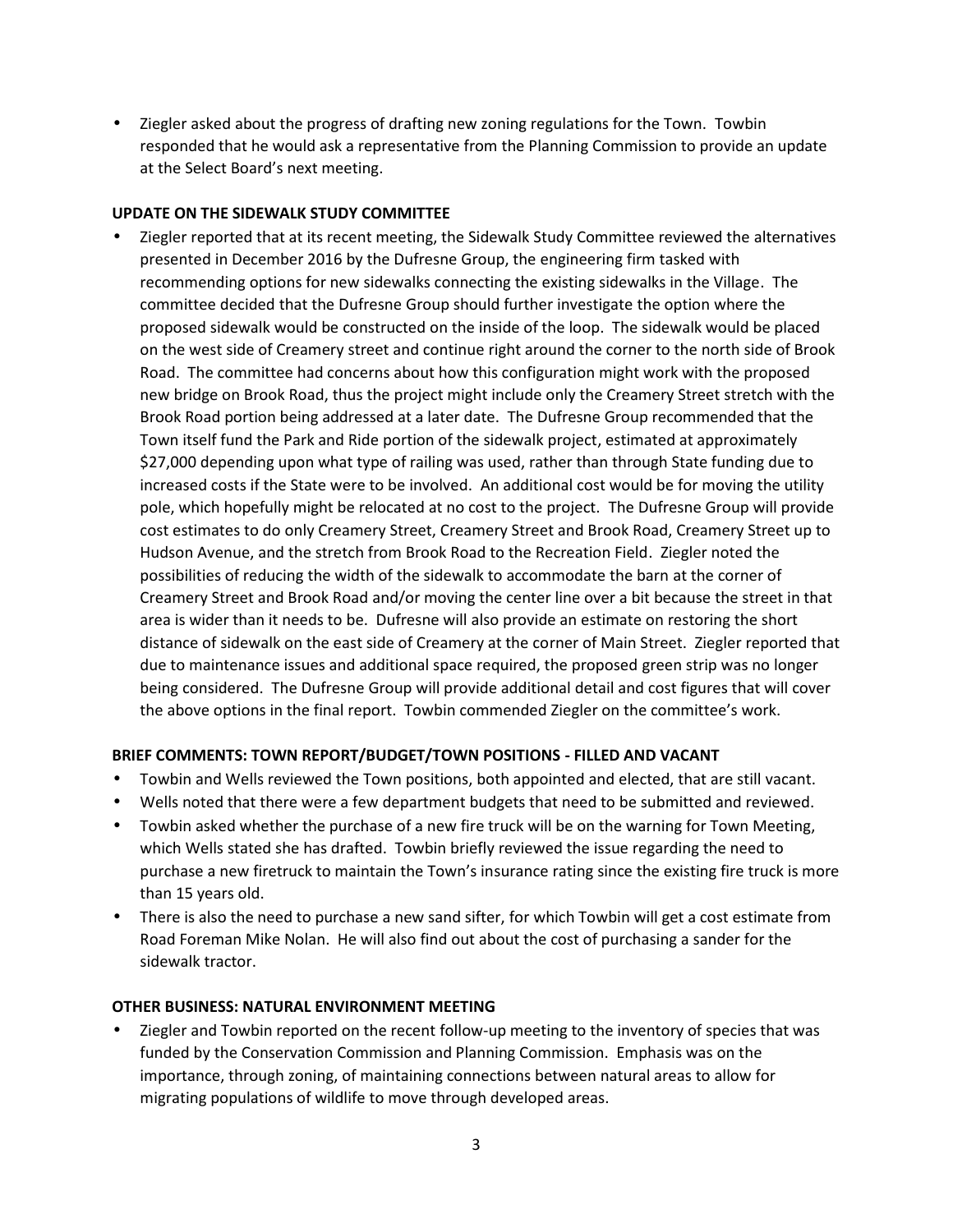#### **CENTRAL VERMONT SOLID WASTE MANAGEMENT'S LAURA ZEISEL - APPOINTING ALTERNATE**

- Towbin introduced Laura Zeisel, who was present to discuss the possibility of appointing an alternate to her position as the Town's representative to the board of directors of the Central Vermont Solid Waste Management District (CVSWMD) and Policy Oversight Committee. Zeisel stated that it would be in the Town's interest to have an alternate involved to provide continuity when, for example, she is not able to make meetings. She described the meeting schedule and her role in the position, which includes trying to keep the CVSWMD board informed about available grants. She noted that the bylaws allow for each town to appoint an alternate. Due to scheduling conflicts she has had, she has missed two or three meetings this year, thus is asking the Select Board to consider soliciting for an alternate representative. Towbin agreed to post the need for an alternate on social media. Zeisel offered to provide more information to anyone interested in the position.
- Ziegler noted that she had discussed with Cassandra Hemenway at CVSWMD the idea of holding a composting workshop, but a sponsor is needed. Zeisel noted that CVSWMD offers two kinds of composting devices at cost to individuals.

### **CONSERVATION COMMISSION SARAH ALBERT - NEW TREE POLICY**

- Conservation Commission member Sarah Albert asked whether the Select Board was putting on the warning the \$2,500 for the Conservation Commission Fund. After checking the proposed budget, it was determined that it was now part of the budget.
- Albert explained that the Conservation Commission has planted about 50 street trees in the Village, including the Recreation Field, Mill Street Park, along Route 2, and on Main Street. To protect these trees going into the future and educate residents, the Conservation Commission would like to institute a tree ordinance or policy. The preference is for an ordinance, which is more enforceable, but which needs to be adopted. Working with the Tree Warden, the Conservation Commission would like to conduct an outreach program to both find out what residents would like to see in the future in terms of tree plantings as well as educate people about the existing trees in the Village. Albert noted that the Conservation Commission has stockpiled some funds and is looking for input on how best to spend that money. Through the process of formulating policy or drafting an ordinance, people will be more aware of the issue. **Ziegler made a motion to ask the Conservation Commission to work with the Tree Warden to explore the possibility of either a tree ordinance or policy and develop a draft. Sneyd seconded the motion. The motion was approved.**

#### **REVIEW OF NEIGHBORHOOD WATCH MEETING**

 Towbin reported on the second Neighborhood Watch meeting, noting the rise, if not statistically than perceptually, of petty crime in the community that has been mostly fueled by the opioid epidemic. Two representatives from the Sheriff's Department and the Assistant State's Attorney Office were present. Towbin described the paperwork involved when making a formal statement to authorities that will be productive to the law enforcement community and confer standing in evidentiary proceedings. He will post the pertinent documents to social media. Towbin noted the importance of contacting 911 rather than trying to manage a situation by oneself when witnessing something suspicious. Ziegler added that, if possible and without being too obvious or putting yourself at risk, one should take a picture to provide authorities with photographic evidence.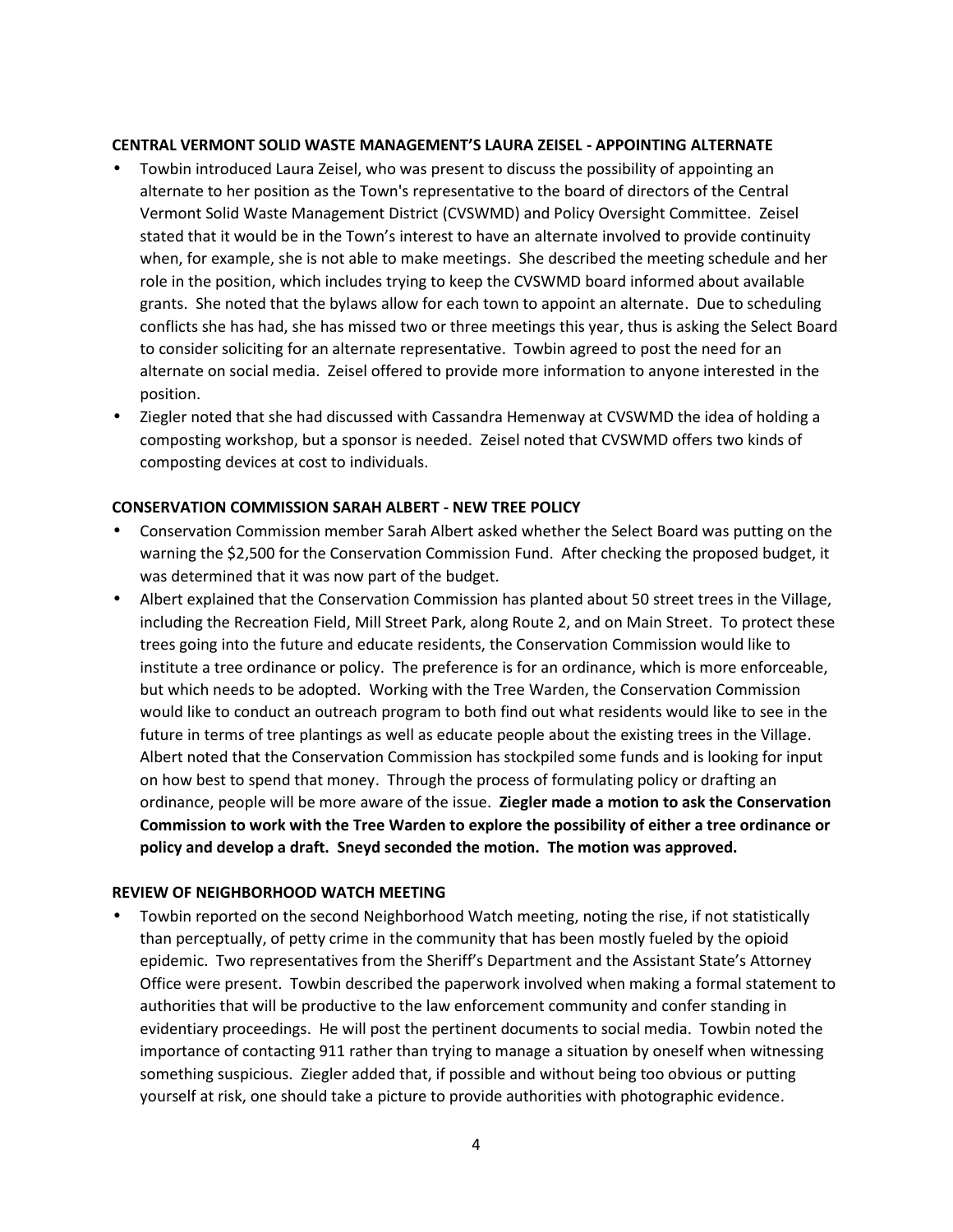Neighborhood Watch communities can identify leaders, or captains, who can be notified of any questions or concerns. The next meeting is scheduled for 2/15/17 with the topic: Be Prepared for Anything. Towbin encouraged the community to attend. Ziegler noted that Dan Caddy has agreed to set up a Facebook page through which community members can be in contact. The Select Board voiced support of the creation of the Facebook page, however, Towbin will contact Town Attorney Jim Jamele for guidance about whether a legal disclaimer should be made noting that the page is not an official initiative of the Town. The Select Board thanked Dan Caddy for his efforts.

### **MICHAEL BILLINGSLEY HAZARD/ EMERGENCY MAILING REQUEST**

 Michael Billingsley, secretary of the Plainfield Hazard Mitigation Committee (HMC) and Emergency Management Director (EMD), was not present. Ziegler and Sneyd outlined the details of both the HMC and EMD budgets, noting that Billingsley's revised request for two mailings and travel expenses would increase the amount that had been originally requested. Sneyd noted that the mailing out of emergency contact numbers could be accomplished by including the information in the Town's annual report, and additionally, most people know to dial 911 in emergencies, where dispatchers would have those numbers. While stating that though it has merit, Sneyd was not sure that he would be willing to spend a lot of Town money on a mailing. Towbin stated that Billingsley had thought that a direct mailing would reach more residents than if published in the Town's annual report. The second proposed mailing, which would include a survey of vulnerable individuals and the locations of hazardous materials in the community, was also of concern to Sneyd. He noted that it had been discussed as a pilot project that could be circulated at Town Meeting. Sneyd questioned how the information would be compiled and what would be done with it. Billingsley had stated that the information would go to FEMA, which Sneyd also questioned in terms of what FEMA would do with it and what the Select Board's role would be. Because the proposal for a mailing is for next year's budget, it was decided that the Select Board would look further at the issue. Sneyd stated that, in general, the conducting of surveys and handling of private information should be a policy decision made by the Select Board and needs to be addressed.

#### **OTHER BUSINESS: TOWN MEETING WARNINGS**

 Towbin noted two petitions that have come before the Select Board to be included as warned articles at Town Meeting: 1) the idea of Plainfield becoming a sanctuary city; and 2) the Cutler Library's request for increased funding from last year's amount. Towbin stated that there may be possible adverse effects on Plainfield's ability to get federal grants and federally funded State grants, e.g., if it were to declare itself a sanctuary city. Discussion followed on the Select Board's role in approving warned petitions and the possibility of added language to the petition voicing the Select Board's concerns as well as other ways to address the petition that would not be binding. Regarding the second, Towbin noted dismay at the Cutler Library submitting a petition for increased funding to be considered on the floor of Town Meeting without Library representatives coming to the Select Board prior to submitting the petition. The decision was made to further discuss the issue at tomorrow's special Select Board meeting.

#### **MINUTES**

 Sneyd noted that minutes from the last Select Board budget meeting were not ready. He will submit them as soon as possible for approval.